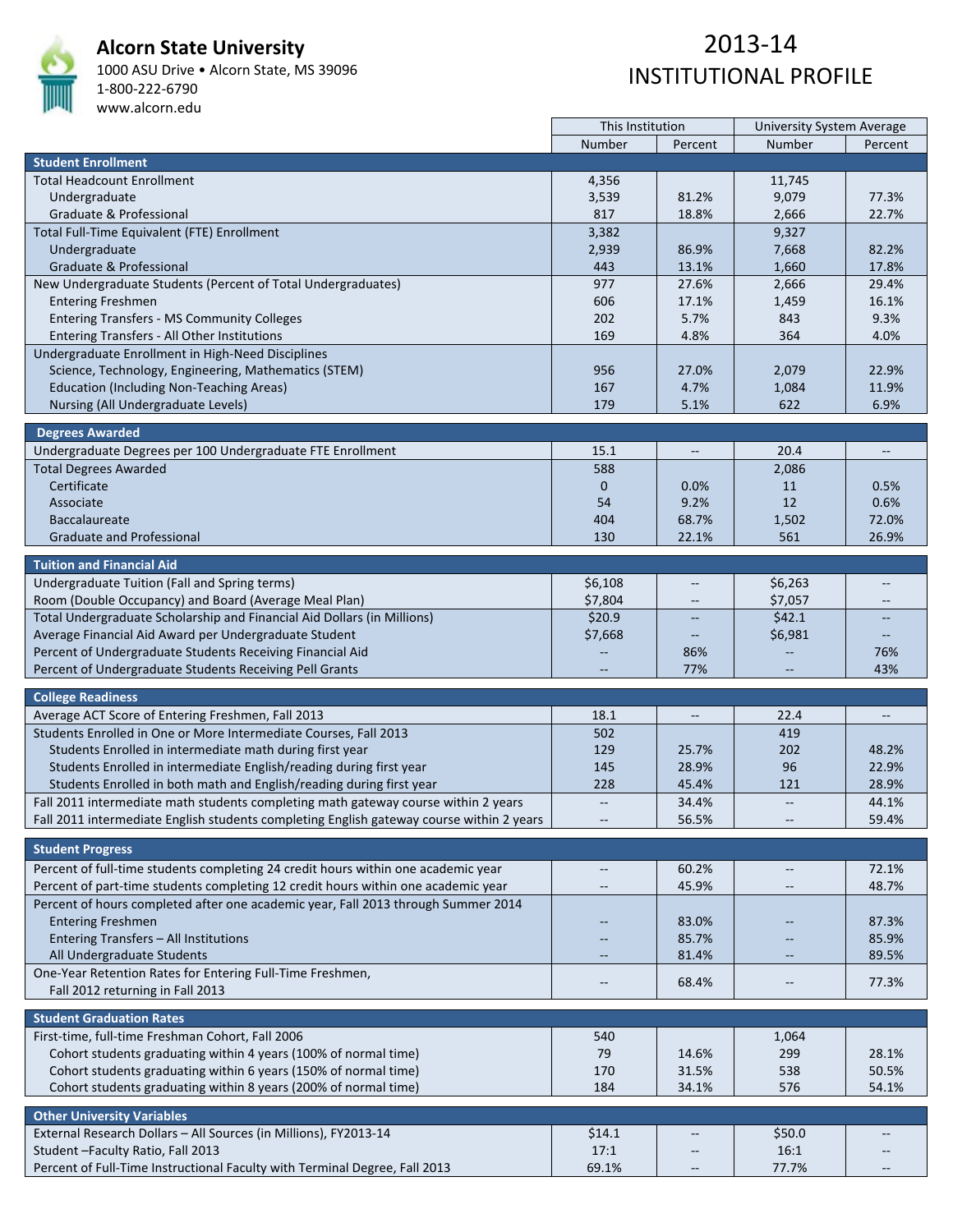

# **Delta State University**

1003 West Sunflower Road • Cleveland, MS 38733 1‐800‐GOTO‐DSU www.deltastate.edu

|                                                                                          | This Institution         |                          | <b>University System Average</b> |                          |  |
|------------------------------------------------------------------------------------------|--------------------------|--------------------------|----------------------------------|--------------------------|--|
|                                                                                          | Number                   | Percent                  | Number                           | Percent                  |  |
| <b>Student Enrollment</b>                                                                |                          |                          |                                  |                          |  |
| <b>Total Headcount Enrollment</b>                                                        | 6,121                    |                          | 11,745                           |                          |  |
| Undergraduate                                                                            | 3,059                    | 50.0%                    | 9,079                            | 77.3%                    |  |
| Graduate & Professional                                                                  | 3,062                    | 50.0%                    | 2,666                            | 22.7%                    |  |
| Total Full-Time Equivalent (FTE) Enrollment                                              | 3,718                    |                          | 9,327                            |                          |  |
|                                                                                          |                          |                          |                                  |                          |  |
| Undergraduate                                                                            | 2,410                    | 64.8%                    | 7,668                            | 82.2%                    |  |
| Graduate & Professional                                                                  | 1,308                    | 35.2%                    | 1,660                            | 17.8%                    |  |
| New Undergraduate Students (Percent of Total Undergraduates)                             | 1,190                    | 38.9%                    | 2,666                            | 29.4%                    |  |
| <b>Entering Freshmen</b>                                                                 | 418                      | 13.7%                    | 1,459                            | 16.1%                    |  |
| <b>Entering Transfers - MS Community Colleges</b>                                        | 526                      | 17.2%                    | 843                              | 9.3%                     |  |
| Entering Transfers - All Other Institutions                                              | 246                      | 8.0%                     | 364                              | 4.0%                     |  |
| Undergraduate Enrollment in High-Need Disciplines                                        |                          |                          |                                  |                          |  |
| Science, Technology, Engineering, Mathematics (STEM)                                     | 324                      | 10.6%                    | 2,079                            | 22.9%                    |  |
| <b>Education (Including Non-Teaching Areas)</b>                                          | 608                      | 19.9%                    | 1,084                            | 11.9%                    |  |
| Nursing (All Undergraduate Levels)                                                       | 95                       | 3.1%                     | 622                              | 6.9%                     |  |
|                                                                                          |                          |                          |                                  |                          |  |
| <b>Degrees Awarded</b>                                                                   |                          |                          |                                  |                          |  |
| Undergraduate Degrees per 100 Undergraduate FTE Enrollment                               | 17.7                     | $\overline{\phantom{a}}$ | 20.4                             | $\overline{\phantom{a}}$ |  |
| <b>Total Degrees Awarded</b>                                                             | 808                      |                          | 2,086                            |                          |  |
| Certificate                                                                              | $\mathbf 0$              | $0.0\%$                  | 11                               | 0.5%                     |  |
| Associate                                                                                | $\mathbf{0}$             | 0.0%                     | 12                               | 0.6%                     |  |
| <b>Baccalaureate</b>                                                                     | 438                      | 54.2%                    | 1,502                            | 72.0%                    |  |
|                                                                                          |                          |                          |                                  | 26.9%                    |  |
| <b>Graduate and Professional</b>                                                         | 370                      | 45.8%                    | 561                              |                          |  |
| <b>Tuition and Financial Aid</b>                                                         |                          |                          |                                  |                          |  |
| Undergraduate Tuition (Fall and Spring terms)                                            | \$6,012                  | $\qquad \qquad -$        | \$6,263                          |                          |  |
| Room (Double Occupancy) and Board (Average Meal Plan)                                    | \$6,204                  |                          | \$7,057                          |                          |  |
|                                                                                          |                          |                          |                                  |                          |  |
| Total Undergraduate Scholarship and Financial Aid Dollars (in Millions)                  | \$10.3\$                 |                          | \$42.1                           |                          |  |
| Average Financial Aid Award per Undergraduate Student                                    | \$5,296                  | $\overline{\phantom{a}}$ | \$6,981                          |                          |  |
| Percent of Undergraduate Students Receiving Financial Aid                                |                          | 74%                      |                                  | 76%                      |  |
| Percent of Undergraduate Students Receiving Pell Grants                                  |                          | 45%                      |                                  | 43%                      |  |
| <b>College Readiness</b>                                                                 |                          |                          |                                  |                          |  |
| Average ACT Score of Entering Freshmen, Fall 2013                                        | 20.3                     | $\overline{\phantom{a}}$ | 22.4                             | $\overline{\phantom{a}}$ |  |
|                                                                                          |                          |                          |                                  |                          |  |
| Students Enrolled in One or More Intermediate Courses, Fall 2013                         | 140                      |                          | 419                              |                          |  |
| Students Enrolled in intermediate math during first year                                 | 44                       | 31.4%                    | 202                              | 48.2%                    |  |
| Students Enrolled in intermediate English/reading during first year                      | 48                       | 34.3%                    | 96                               | 22.9%                    |  |
| Students Enrolled in both math and English/reading during first year                     | 48                       | 34.3%                    | 121                              | 28.9%                    |  |
| Fall 2011 intermediate math students completing math gateway course within 2 years       | $\overline{\phantom{a}}$ | 22.4%                    | $\overline{a}$                   | 44.1%                    |  |
| Fall 2011 intermediate English students completing English gateway course within 2 years |                          | 52.5%                    |                                  | 59.4%                    |  |
|                                                                                          |                          |                          |                                  |                          |  |
| <b>Student Progress</b>                                                                  |                          |                          |                                  |                          |  |
| Percent of full-time students completing 24 credit hours within one academic year        | $\overline{\phantom{m}}$ | 68.8%                    | $\overline{\phantom{m}}$         | 72.1%                    |  |
| Percent of part-time students completing 12 credit hours within one academic year        | $\overline{\phantom{m}}$ | 23.6%                    | $\overline{\phantom{m}}$         | 48.7%                    |  |
| Percent of hours completed after one academic year, Fall 2013 through Summer 2014        |                          |                          |                                  |                          |  |
| <b>Entering Freshmen</b>                                                                 |                          | 74.8%                    |                                  | 87.3%                    |  |
| Entering Transfers - All Institutions                                                    |                          | 83.0%                    |                                  | 85.9%                    |  |
| All Undergraduate Students                                                               | $\qquad \qquad -$        | 85.1%                    | $\overline{\phantom{m}}$         | 89.5%                    |  |
| One-Year Retention Rates for Entering Full-Time Freshmen,                                |                          |                          |                                  |                          |  |
| Fall 2012 returning in Fall 2013                                                         | $\overline{\phantom{m}}$ | 66.1%                    | $-\!$ –                          | 77.3%                    |  |
|                                                                                          |                          |                          |                                  |                          |  |
| <b>Student Graduation Rates</b>                                                          |                          |                          |                                  |                          |  |
| First-time, full-time Freshman Cohort, Fall 2006                                         | 468                      |                          | 1,064                            |                          |  |
| Cohort students graduating within 4 years (100% of normal time)                          | 85                       | 18.2%                    | 299                              | 28.1%                    |  |
| Cohort students graduating within 6 years (150% of normal time)                          | 173                      | 37.0%                    | 538                              | 50.5%                    |  |
| Cohort students graduating within 8 years (200% of normal time)                          | 187                      | 40.0%                    | 576                              | 54.1%                    |  |
|                                                                                          |                          |                          |                                  |                          |  |
| <b>Other University Variables</b>                                                        |                          |                          |                                  |                          |  |
| External Research Dollars - All Sources (in Millions), FY2013-14                         | \$4.3                    |                          | \$50.0                           |                          |  |
| Student - Faculty Ratio, Fall 2013                                                       | 18:1                     |                          | 16:1                             |                          |  |
| Percent of Full-Time Instructional Faculty with Terminal Degree, Fall 2013               | 65.6%                    |                          | 77.7%                            |                          |  |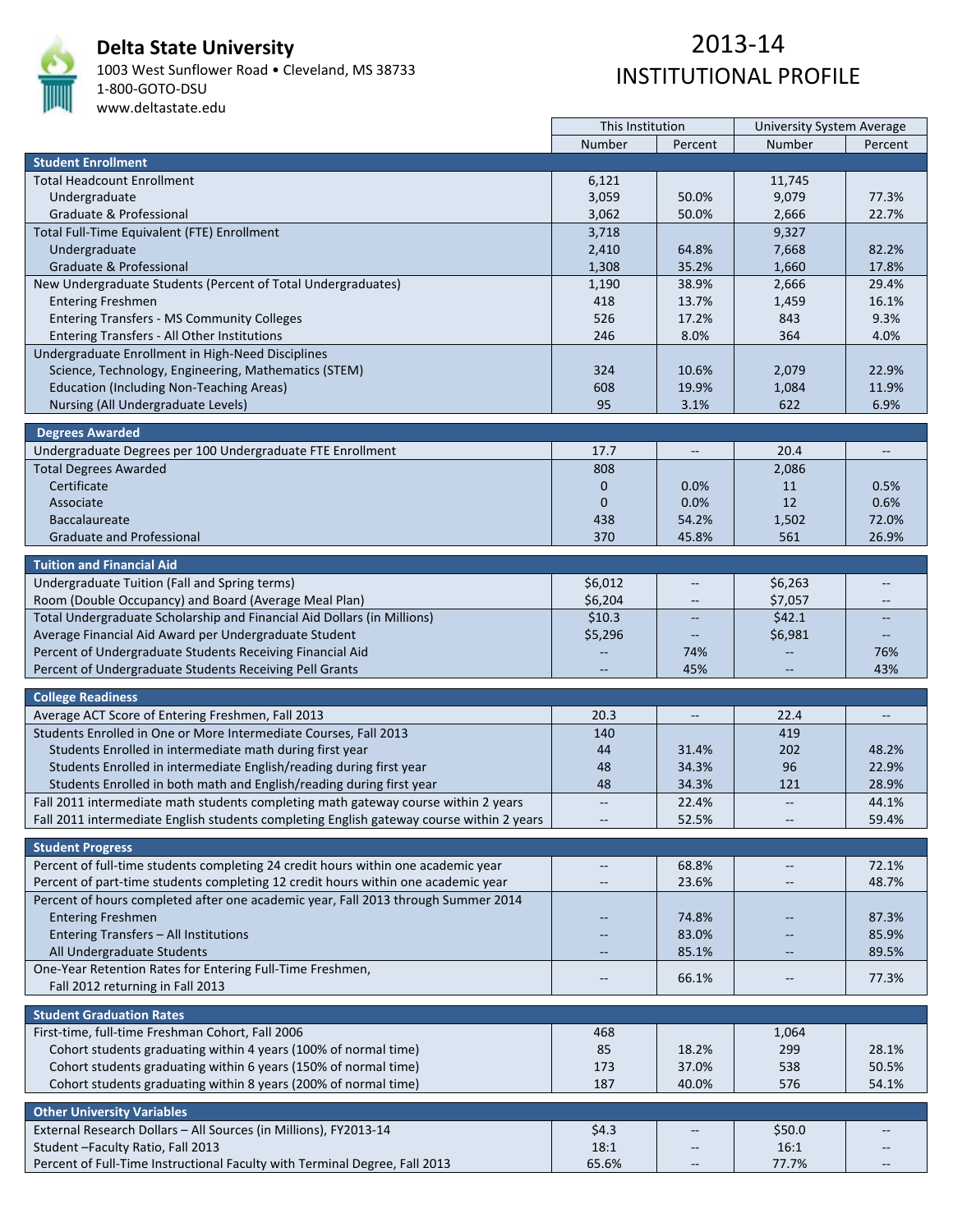

#### **Jackson State University**

1400 Lynch Street • Jackson, MS 39217 1‐800‐848‐6817

#### www.jsums.edu

|                                                                                          | This Institution         |                                                     | <b>University System Average</b> |                                   |  |
|------------------------------------------------------------------------------------------|--------------------------|-----------------------------------------------------|----------------------------------|-----------------------------------|--|
|                                                                                          | Number                   | Percent                                             | Number                           | Percent                           |  |
| <b>Student Enrollment</b>                                                                |                          |                                                     |                                  |                                   |  |
| <b>Total Headcount Enrollment</b>                                                        | 10,753                   |                                                     | 11,745                           |                                   |  |
| Undergraduate                                                                            | 8,040                    | 74.8%                                               | 9,079                            | 77.3%                             |  |
| Graduate & Professional                                                                  | 2,713                    | 25.2%                                               | 2,666                            | 22.7%                             |  |
| Total Full-Time Equivalent (FTE) Enrollment                                              | 8,159                    |                                                     | 9,327                            |                                   |  |
| Undergraduate                                                                            | 6,639                    | 81.4%                                               | 7,668                            | 82.2%                             |  |
| Graduate & Professional                                                                  | 1,520                    | 18.6%                                               | 1,660                            | 17.8%                             |  |
| New Undergraduate Students (Percent of Total Undergraduates)                             | 2,237                    | 27.8%                                               | 2,666                            | 29.4%                             |  |
| <b>Entering Freshmen</b>                                                                 | 1,190                    | 14.8%                                               | 1,459                            | 16.1%                             |  |
| <b>Entering Transfers - MS Community Colleges</b>                                        | 649                      | 8.1%                                                | 843                              | 9.3%                              |  |
| Entering Transfers - All Other Institutions                                              | 398                      | 5.0%                                                | 364                              | 4.0%                              |  |
| Undergraduate Enrollment in High-Need Disciplines                                        |                          |                                                     |                                  |                                   |  |
|                                                                                          |                          | 24.5%                                               | 2,079                            | 22.9%                             |  |
| Science, Technology, Engineering, Mathematics (STEM)                                     | 1,967                    |                                                     |                                  | 11.9%                             |  |
| <b>Education (Including Non-Teaching Areas)</b>                                          | 1,541                    | 19.2%                                               | 1,084                            |                                   |  |
| Nursing (All Undergraduate Levels)                                                       |                          |                                                     | 622                              | 6.9%                              |  |
| <b>Degrees Awarded</b>                                                                   |                          |                                                     |                                  |                                   |  |
| Undergraduate Degrees per 100 Undergraduate FTE Enrollment                               | 17.4                     | $\overline{\phantom{a}}$                            | 20.4                             | $\hspace{0.05cm} \dashrightarrow$ |  |
| <b>Total Degrees Awarded</b>                                                             | 1,605                    |                                                     | 2,086                            |                                   |  |
| Certificate                                                                              | $\mathbf 0$              | 0.0%                                                | 11                               | 0.5%                              |  |
| Associate                                                                                | $\mathbf{0}$             | 0.0%                                                | 12                               | 0.6%                              |  |
| <b>Baccalaureate</b>                                                                     | 1,093                    | 68.1%                                               | 1,502                            | 72.0%                             |  |
| <b>Graduate and Professional</b>                                                         | 512                      | 31.9%                                               | 561                              | 26.9%                             |  |
|                                                                                          |                          |                                                     |                                  |                                   |  |
| <b>Tuition and Financial Aid</b>                                                         |                          |                                                     |                                  |                                   |  |
| Undergraduate Tuition (Fall and Spring terms)                                            | \$6,348                  |                                                     | \$6,263                          | --                                |  |
| Room (Double Occupancy) and Board (Average Meal Plan)                                    | \$7,391                  |                                                     | \$7,057                          |                                   |  |
| Total Undergraduate Scholarship and Financial Aid Dollars (in Millions)                  | \$39.7                   |                                                     | \$42.1                           |                                   |  |
| Average Financial Aid Award per Undergraduate Student                                    | \$7,246                  |                                                     | \$6,981                          | $\qquad \qquad -$                 |  |
| Percent of Undergraduate Students Receiving Financial Aid                                |                          | 79%                                                 |                                  | 76%                               |  |
| Percent of Undergraduate Students Receiving Pell Grants                                  |                          | 66%                                                 |                                  | 43%                               |  |
|                                                                                          |                          |                                                     |                                  |                                   |  |
| <b>College Readiness</b>                                                                 |                          |                                                     |                                  |                                   |  |
| Average ACT Score of Entering Freshmen, Fall 2013                                        | 19.0                     | $\hspace{0.05cm} -\hspace{0.05cm} -\hspace{0.05cm}$ | 22.4                             | $\overline{\phantom{a}}$          |  |
| Students Enrolled in One or More Intermediate Courses, Fall 2013                         | 660                      |                                                     | 419                              |                                   |  |
| Students Enrolled in intermediate math during first year                                 | 215                      | 32.6%                                               | 202                              | 48.2%                             |  |
| Students Enrolled in intermediate English/reading during first year                      | 207                      | 31.4%                                               | 96                               | 22.9%                             |  |
| Students Enrolled in both math and English/reading during first year                     | 238                      | 36.1%                                               | 121                              | 28.9%                             |  |
| Fall 2011 intermediate math students completing math gateway course within 2 years       | $\overline{\phantom{m}}$ | 46.3%                                               | $\overline{\phantom{m}}$         | 44.1%                             |  |
| Fall 2011 intermediate English students completing English gateway course within 2 years |                          | 68.2%                                               |                                  | 59.4%                             |  |
|                                                                                          |                          |                                                     |                                  |                                   |  |
| <b>Student Progress</b>                                                                  |                          |                                                     |                                  |                                   |  |
| Percent of full-time students completing 24 credit hours within one academic year        | $\overline{\phantom{m}}$ | 60.2%                                               | $\overline{\phantom{m}}$         | 72.1%                             |  |
| Percent of part-time students completing 12 credit hours within one academic year        | $\qquad \qquad -$        | 58.3%                                               | $\overline{\phantom{m}}$         | 48.7%                             |  |
| Percent of hours completed after one academic year, Fall 2013 through Summer 2014        |                          |                                                     |                                  |                                   |  |
| <b>Entering Freshmen</b>                                                                 |                          | 81.1%                                               |                                  | 87.3%                             |  |
| Entering Transfers - All Institutions                                                    |                          | 79.3%                                               |                                  | 85.9%                             |  |
| All Undergraduate Students                                                               | $\qquad \qquad -$        | 81.2%                                               |                                  | 89.5%                             |  |
| One-Year Retention Rates for Entering Full-Time Freshmen,                                |                          |                                                     |                                  |                                   |  |
| Fall 2012 returning in Fall 2013                                                         | $-\,-$                   | 75.5%                                               | --                               | 77.3%                             |  |
|                                                                                          |                          |                                                     |                                  |                                   |  |
| <b>Student Graduation Rates</b>                                                          |                          |                                                     |                                  |                                   |  |
| First-time, full-time Freshman Cohort, Fall 2006                                         | 889                      |                                                     | 1,064                            |                                   |  |
| Cohort students graduating within 4 years (100% of normal time)                          | 191                      | 21.5%                                               | 299                              | 28.1%                             |  |
| Cohort students graduating within 6 years (150% of normal time)                          | 401                      | 45.1%                                               | 538                              | 50.5%                             |  |
| Cohort students graduating within 8 years (200% of normal time)                          | 483                      | 54.3%                                               | 576                              | 54.1%                             |  |
|                                                                                          |                          |                                                     |                                  |                                   |  |
| <b>Other University Variables</b>                                                        |                          |                                                     |                                  |                                   |  |
| External Research Dollars - All Sources (in Millions), FY2013-14                         | \$28.4                   |                                                     | \$50.0                           |                                   |  |
| Student - Faculty Ratio, Fall 2013                                                       | 15:1                     | $-\!$                                               | 16:1                             |                                   |  |
| Percent of Full-Time Instructional Faculty with Terminal Degree, Fall 2013               | 79.5%                    |                                                     | 77.7%                            |                                   |  |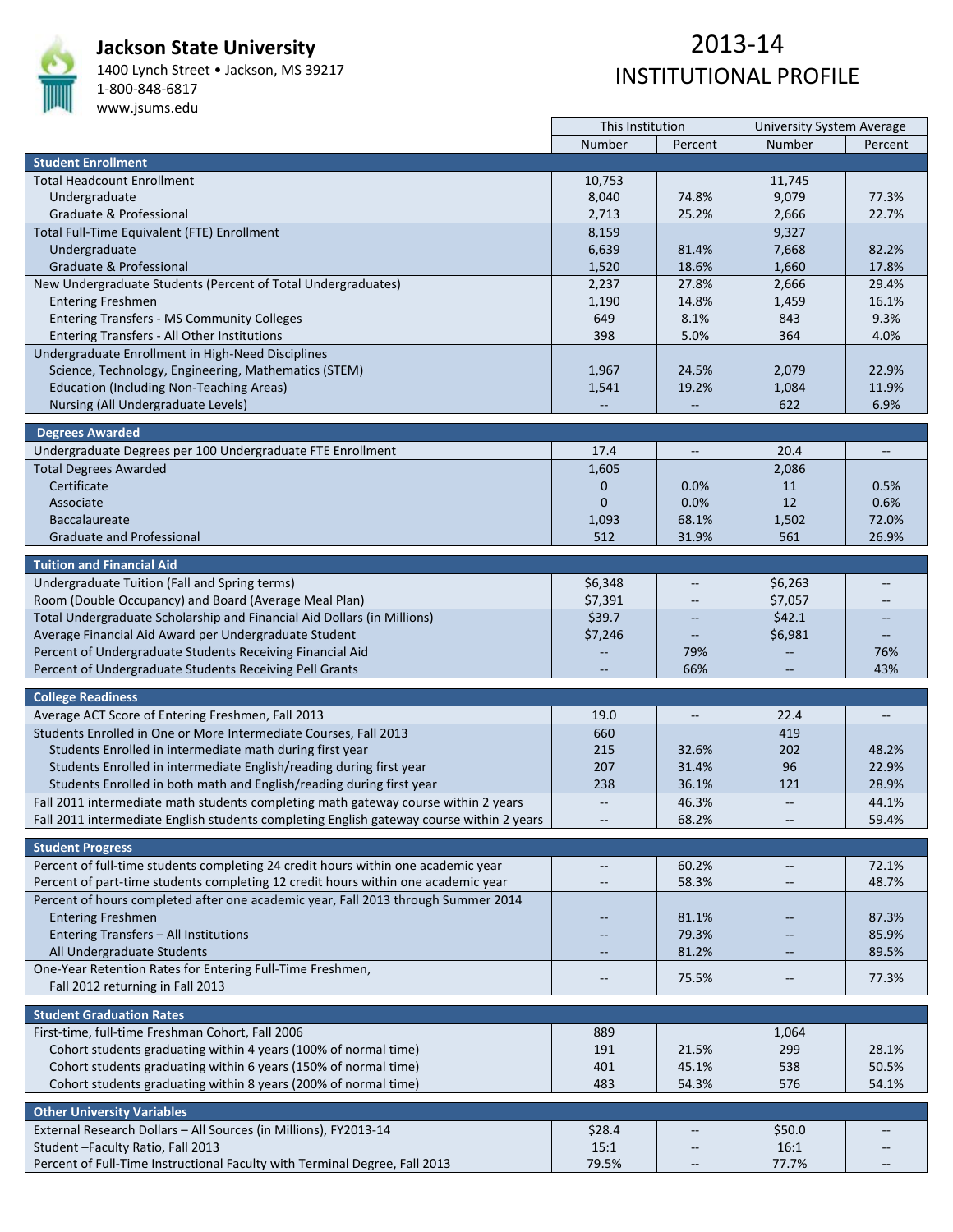

#### **Mississippi State University**

P.O. Box 9700 • Mississippi State, MS 39762 1‐662‐325‐2224 www.msstate.edu

# 2013‐14 INSTITUTIONAL PROFILE

|                                                                                          | This Institution         |                          | <b>University System Average</b> |                                   |
|------------------------------------------------------------------------------------------|--------------------------|--------------------------|----------------------------------|-----------------------------------|
|                                                                                          | Number                   | Percent                  | Number                           | Percent                           |
| <b>Student Enrollment</b>                                                                |                          |                          |                                  |                                   |
| <b>Total Headcount Enrollment</b>                                                        | 22,950                   |                          | 11,745                           |                                   |
| Undergraduate                                                                            | 18,220                   | 79.4%                    | 9,079                            | 77.3%                             |
| Graduate & Professional                                                                  | 4,730                    | 20.6%                    | 2,666                            | 22.7%                             |
| Total Full-Time Equivalent (FTE) Enrollment                                              | 18,725                   |                          | 9,327                            |                                   |
| Undergraduate                                                                            | 15,613                   | 83.4%                    | 7,668                            | 82.2%                             |
| Graduate & Professional                                                                  | 3,112                    | 16.6%                    | 1,660                            | 17.8%                             |
| New Undergraduate Students (Percent of Total Undergraduates)                             | 5,262                    | 28.9%                    | 2,666                            | 29.4%                             |
| <b>Entering Freshmen</b>                                                                 | 3,221                    | 17.7%                    | 1,459                            | 16.1%                             |
| <b>Entering Transfers - MS Community Colleges</b>                                        | 1,505                    | 8.3%                     | 843                              | 9.3%                              |
| Entering Transfers - All Other Institutions                                              | 536                      | 2.9%                     | 364                              | 4.0%                              |
| Undergraduate Enrollment in High-Need Disciplines                                        |                          |                          |                                  |                                   |
| Science, Technology, Engineering, Mathematics (STEM)                                     | 6,423                    | 35.3%                    | 2,079                            | 22.9%                             |
| <b>Education (Including Non-Teaching Areas)</b>                                          | 3,049                    | 16.7%                    | 1,084                            | 11.9%                             |
| Nursing (All Undergraduate Levels)                                                       |                          |                          | 622                              | 6.9%                              |
|                                                                                          |                          |                          |                                  |                                   |
| <b>Degrees Awarded</b>                                                                   |                          |                          |                                  |                                   |
| Undergraduate Degrees per 100 Undergraduate FTE Enrollment                               | 21.0                     | $- -$                    | 20.4                             | $\hspace{0.05cm} \dashrightarrow$ |
| <b>Total Degrees Awarded</b>                                                             | 4,315                    |                          | 2,086                            |                                   |
| Certificate                                                                              | 0                        | 0.0%                     | 11                               | 0.5%                              |
| Associate                                                                                | $\overline{0}$           | 0.0%                     | 12                               | 0.6%                              |
| <b>Baccalaureate</b>                                                                     | 3,255                    | 75.4%                    | 1,502                            | 72.0%                             |
| <b>Graduate and Professional</b>                                                         | 1,060                    | 24.6%                    | 561                              | 26.9%                             |
|                                                                                          |                          |                          |                                  |                                   |
| <b>Tuition and Financial Aid</b>                                                         |                          |                          |                                  |                                   |
| Undergraduate Tuition (Fall and Spring terms)                                            | \$6,672                  |                          | \$6,263                          | --                                |
| Room (Double Occupancy) and Board (Average Meal Plan)                                    | \$7,370                  |                          | \$7,057                          |                                   |
| Total Undergraduate Scholarship and Financial Aid Dollars (in Millions)                  | \$91.0                   |                          | \$42.1                           |                                   |
| Average Financial Aid Award per Undergraduate Student                                    | \$7,155                  |                          | \$6,981                          | $\qquad \qquad -$                 |
| Percent of Undergraduate Students Receiving Financial Aid                                |                          | 78%                      |                                  | 76%                               |
| Percent of Undergraduate Students Receiving Pell Grants                                  |                          | 33%                      |                                  | 43%                               |
|                                                                                          |                          |                          |                                  |                                   |
| <b>College Readiness</b>                                                                 |                          |                          |                                  |                                   |
| Average ACT Score of Entering Freshmen, Fall 2013                                        | 23.9                     | $\overline{\phantom{a}}$ | 22.4                             | $\overline{\phantom{a}}$          |
| Students Enrolled in One or More Intermediate Courses, Fall 2013                         | 345                      |                          | 419                              |                                   |
| Students Enrolled in intermediate math during first year                                 | 180                      | 52.2%                    | 202                              | 48.2%                             |
| Students Enrolled in intermediate English/reading during first year                      | 118                      | 34.2%                    | 96                               | 22.9%                             |
| Students Enrolled in both math and English/reading during first year                     | 47                       | 13.6%                    | 121                              | 28.9%                             |
| Fall 2011 intermediate math students completing math gateway course within 2 years       | $\overline{\phantom{m}}$ | 61.0%                    |                                  | 44.1%                             |
| Fall 2011 intermediate English students completing English gateway course within 2 years |                          | 51.7%                    |                                  | 59.4%                             |
|                                                                                          |                          |                          |                                  |                                   |
| <b>Student Progress</b>                                                                  |                          |                          |                                  |                                   |
| Percent of full-time students completing 24 credit hours within one academic year        | $\overline{\phantom{a}}$ | 75.2%                    | $\overline{\phantom{m}}$         | 72.1%                             |
| Percent of part-time students completing 12 credit hours within one academic year        | $\overline{\phantom{a}}$ | 56.8%                    | $\overline{\phantom{m}}$         | 48.7%                             |
| Percent of hours completed after one academic year, Fall 2013 through Summer 2014        |                          |                          |                                  |                                   |
| <b>Entering Freshmen</b>                                                                 |                          | 89.7%                    |                                  | 87.3%                             |
| Entering Transfers - All Institutions                                                    |                          | 89.3%                    |                                  | 85.9%                             |
| All Undergraduate Students                                                               | $\overline{\phantom{a}}$ | 93.2%                    |                                  | 89.5%                             |
| One-Year Retention Rates for Entering Full-Time Freshmen,                                | $\overline{\phantom{m}}$ | 78.5%                    | $\qquad \qquad -$                | 77.3%                             |
| Fall 2012 returning in Fall 2013                                                         |                          |                          |                                  |                                   |
|                                                                                          |                          |                          |                                  |                                   |
| <b>Student Graduation Rates</b>                                                          |                          |                          |                                  |                                   |
| First-time, full-time Freshman Cohort, Fall 2006                                         | 1,897                    |                          | 1,064                            |                                   |
| Cohort students graduating within 4 years (100% of normal time)                          | 575                      | 30.3%                    | 299                              | 28.1%                             |
| Cohort students graduating within 6 years (150% of normal time)                          | 1,097                    | 57.8%                    | 538                              | 50.5%                             |
| Cohort students graduating within 8 years (200% of normal time)                          | 1,173                    | 61.8%                    | 576                              | 54.1%                             |
| <b>Other University Variables</b>                                                        |                          |                          |                                  |                                   |
| External Research Dollars - All Sources (in Millions), FY2013-14                         | \$142.9                  |                          | \$50.0                           |                                   |
| Student-Faculty Ratio, Fall 2013                                                         | 19:1                     |                          | 16:1                             |                                   |
|                                                                                          |                          | $-\!$                    |                                  |                                   |
| Percent of Full-Time Instructional Faculty with Terminal Degree, Fall 2013               | 79.8%                    | $\overline{\phantom{a}}$ | 77.7%                            |                                   |

 $\mathbf{r}$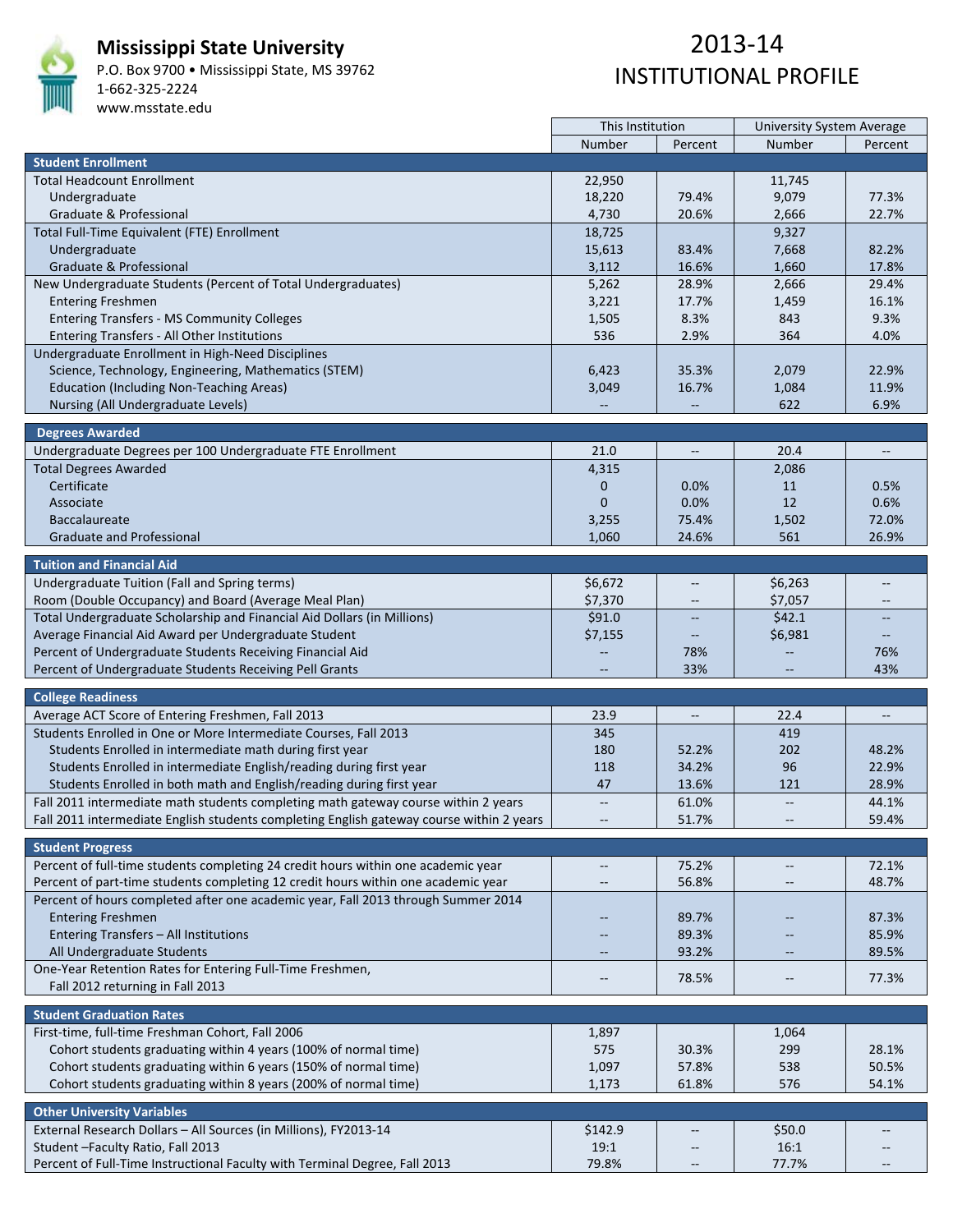

#### **Mississippi University for Women**

P.O. Box W‐1613 • Columbus, MS 39701 1‐877‐462‐8439 www.muw.edu

|                                                                                          | This Institution         |                          | <b>University System Average</b> |                                   |  |
|------------------------------------------------------------------------------------------|--------------------------|--------------------------|----------------------------------|-----------------------------------|--|
|                                                                                          | Number                   | Percent                  | Number                           | Percent                           |  |
| <b>Student Enrollment</b>                                                                |                          |                          |                                  |                                   |  |
| <b>Total Headcount Enrollment</b>                                                        | 3,455                    |                          | 11,745                           |                                   |  |
| Undergraduate                                                                            | 3,153                    | 91.3%                    | 9,079                            | 77.3%                             |  |
| Graduate & Professional                                                                  | 302                      | 8.7%                     | 2,666                            | 22.7%                             |  |
| Total Full-Time Equivalent (FTE) Enrollment                                              | 2,559                    |                          | 9,327                            |                                   |  |
| Undergraduate                                                                            | 2,368                    | 92.5%                    | 7,668                            | 82.2%                             |  |
| Graduate & Professional                                                                  | 191                      | 7.5%                     | 1,660                            | 17.8%                             |  |
| New Undergraduate Students (Percent of Total Undergraduates)                             | 1,038                    | 32.9%                    | 2,666                            | 29.4%                             |  |
| <b>Entering Freshmen</b>                                                                 | 193                      | 6.1%                     | 1,459                            | 16.1%                             |  |
| <b>Entering Transfers - MS Community Colleges</b>                                        | 651                      | 20.6%                    | 843                              | 9.3%                              |  |
| Entering Transfers - All Other Institutions                                              | 194                      | 6.2%                     | 364                              | 4.0%                              |  |
| Undergraduate Enrollment in High-Need Disciplines                                        |                          |                          |                                  |                                   |  |
| Science, Technology, Engineering, Mathematics (STEM)                                     | 120                      | 3.8%                     | 2,079                            | 22.9%                             |  |
| <b>Education (Including Non-Teaching Areas)</b>                                          | 167                      | 5.3%                     | 1,084                            | 11.9%                             |  |
|                                                                                          | 1,073                    | 34.0%                    | 622                              | 6.9%                              |  |
| Nursing (All Undergraduate Levels)                                                       |                          |                          |                                  |                                   |  |
| <b>Degrees Awarded</b>                                                                   |                          |                          |                                  |                                   |  |
| Undergraduate Degrees per 100 Undergraduate FTE Enrollment                               | 27.6                     | $- -$                    | 20.4                             | $\hspace{0.05cm} \dashrightarrow$ |  |
| <b>Total Degrees Awarded</b>                                                             | 737                      |                          | 2,086                            |                                   |  |
| Certificate                                                                              | $\mathbf{0}$             | 0.0%                     | 11                               | 0.5%                              |  |
| Associate                                                                                | 42                       | 5.7%                     | 12                               | 0.6%                              |  |
| <b>Baccalaureate</b>                                                                     | 616                      | 83.6%                    | 1,502                            | 72.0%                             |  |
| <b>Graduate and Professional</b>                                                         | 79                       | 10.7%                    | 561                              | 26.9%                             |  |
|                                                                                          |                          |                          |                                  |                                   |  |
| <b>Tuition and Financial Aid</b>                                                         |                          |                          |                                  |                                   |  |
| Undergraduate Tuition (Fall and Spring terms)                                            | \$5,640                  |                          | \$6,263                          | --                                |  |
| Room (Double Occupancy) and Board (Average Meal Plan)                                    | \$6,268                  |                          | \$7,057                          |                                   |  |
| Total Undergraduate Scholarship and Financial Aid Dollars (in Millions)                  | \$11.7                   |                          | \$42.1                           |                                   |  |
| Average Financial Aid Award per Undergraduate Student                                    | \$5,737                  |                          | \$6,981                          | $\qquad \qquad -$                 |  |
| Percent of Undergraduate Students Receiving Financial Aid                                |                          | 84%                      |                                  | 76%                               |  |
| Percent of Undergraduate Students Receiving Pell Grants                                  |                          | 47%                      |                                  | 43%                               |  |
|                                                                                          |                          |                          |                                  |                                   |  |
| <b>College Readiness</b>                                                                 |                          |                          |                                  |                                   |  |
| Average ACT Score of Entering Freshmen, Fall 2013                                        | 21.2                     | $\overline{\phantom{m}}$ | 22.4                             | $\overline{\phantom{a}}$          |  |
| Students Enrolled in One or More Intermediate Courses, Fall 2013                         | 116                      |                          | 419                              |                                   |  |
| Students Enrolled in intermediate math during first year                                 | 59                       | 50.9%                    | 202                              | 48.2%                             |  |
| Students Enrolled in intermediate English/reading during first year                      | 19                       | 16.4%                    | 96                               | 22.9%                             |  |
| Students Enrolled in both math and English/reading during first year                     | 38                       | 32.8%                    | 121                              | 28.9%                             |  |
| Fall 2011 intermediate math students completing math gateway course within 2 years       | $\overline{\phantom{m}}$ | 42.9%                    |                                  | 44.1%                             |  |
| Fall 2011 intermediate English students completing English gateway course within 2 years |                          | 49.3%                    |                                  | 59.4%                             |  |
|                                                                                          |                          |                          |                                  |                                   |  |
| <b>Student Progress</b>                                                                  |                          |                          |                                  |                                   |  |
| Percent of full-time students completing 24 credit hours within one academic year        | $\overline{\phantom{a}}$ | 76.0%                    | $\overline{\phantom{m}}$         | 72.1%                             |  |
| Percent of part-time students completing 12 credit hours within one academic year        | $\overline{\phantom{a}}$ | 43.4%                    | $\overline{\phantom{m}}$         | 48.7%                             |  |
| Percent of hours completed after one academic year, Fall 2013 through Summer 2014        |                          |                          |                                  |                                   |  |
| <b>Entering Freshmen</b>                                                                 |                          | 83.3%                    |                                  | 87.3%                             |  |
| Entering Transfers - All Institutions                                                    |                          | 88.1%                    |                                  | 85.9%                             |  |
| All Undergraduate Students                                                               | $\overline{\phantom{a}}$ | 90.1%                    |                                  | 89.5%                             |  |
| One-Year Retention Rates for Entering Full-Time Freshmen,                                |                          |                          |                                  |                                   |  |
| Fall 2012 returning in Fall 2013                                                         | $\overline{\phantom{m}}$ | 79.1%                    | $\qquad \qquad -$                | 77.3%                             |  |
|                                                                                          |                          |                          |                                  |                                   |  |
| <b>Student Graduation Rates</b>                                                          |                          |                          |                                  |                                   |  |
| First-time, full-time Freshman Cohort, Fall 2006                                         | 198                      |                          | 1,064                            |                                   |  |
| Cohort students graduating within 4 years (100% of normal time)                          | 53                       | 26.8%                    | 299                              | 28.1%                             |  |
| Cohort students graduating within 6 years (150% of normal time)                          | 78                       | 39.4%                    | 538                              | 50.5%                             |  |
| Cohort students graduating within 8 years (200% of normal time)                          | 84                       | 42.4%                    | 576                              | 54.1%                             |  |
| <b>Other University Variables</b>                                                        |                          |                          |                                  |                                   |  |
|                                                                                          |                          |                          |                                  |                                   |  |
| External Research Dollars - All Sources (in Millions), FY2013-14                         | \$5.6                    |                          | \$50.0                           |                                   |  |
| Student-Faculty Ratio, Fall 2013                                                         | 13:1                     | $-\!$                    | 16:1                             |                                   |  |
| Percent of Full-Time Instructional Faculty with Terminal Degree, Fall 2013               | 66.7%                    | $\overline{\phantom{a}}$ | 77.7%                            |                                   |  |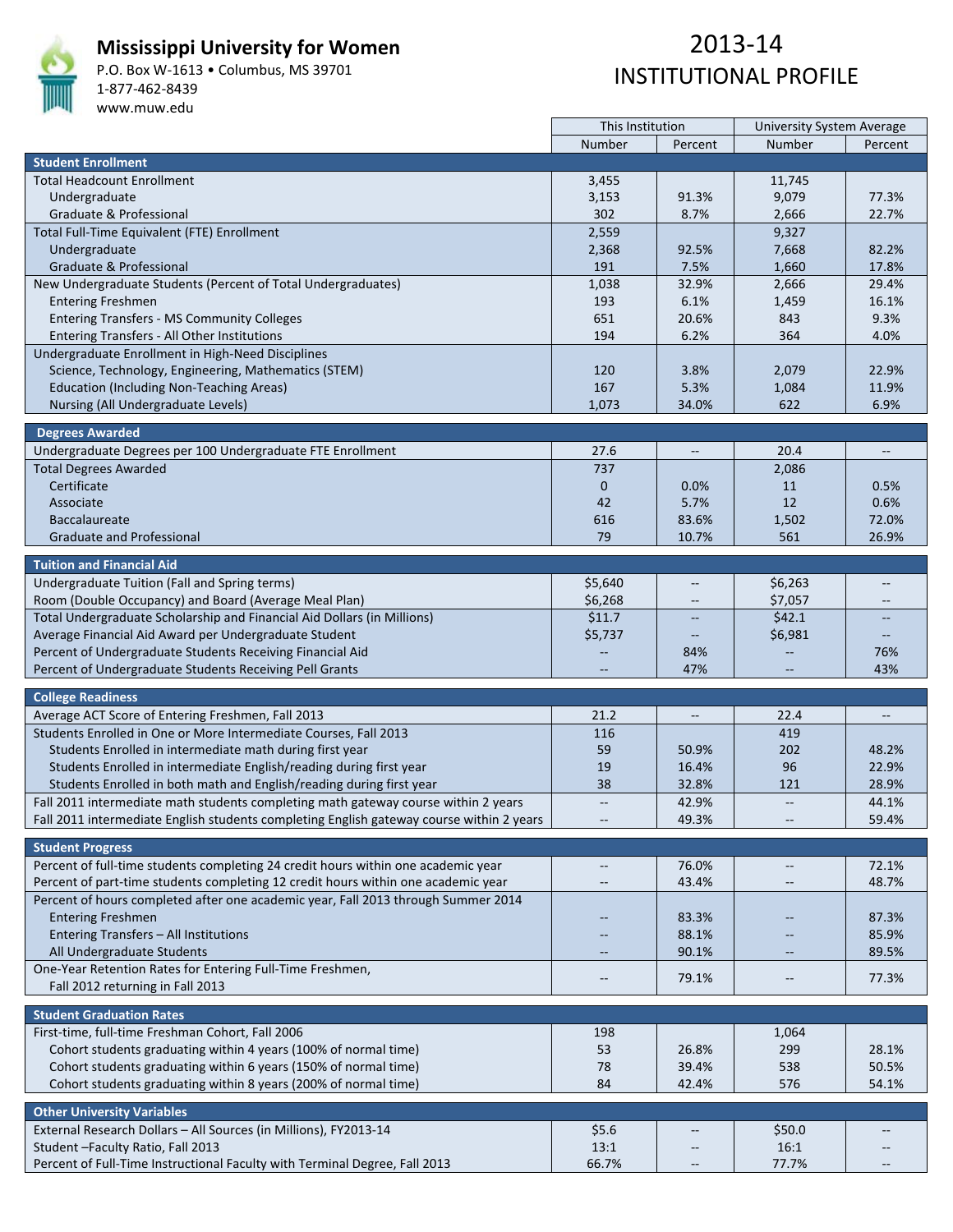

#### **Mississippi Valley State University**

14000 Highway 82 West • Itta Bena, MS 38941 1‐800‐844‐6885 www.mvsu.edu

|                                                                                          | This Institution         |                          | <b>University System Average</b> |                          |
|------------------------------------------------------------------------------------------|--------------------------|--------------------------|----------------------------------|--------------------------|
|                                                                                          | Number                   | Percent                  | Number                           | Percent                  |
| <b>Student Enrollment</b>                                                                |                          |                          |                                  |                          |
| <b>Total Headcount Enrollment</b>                                                        | 2,593                    |                          | 11,745                           |                          |
| Undergraduate                                                                            | 2,262                    | 87.2%                    | 9,079                            | 77.3%                    |
| Graduate & Professional                                                                  | 331                      | 12.8%                    | 2,666                            | 22.7%                    |
| Total Full-Time Equivalent (FTE) Enrollment                                              | 2,075                    |                          | 9,327                            |                          |
| Undergraduate                                                                            | 1,884                    | 90.8%                    | 7,668                            | 82.2%                    |
| Graduate & Professional                                                                  | 191                      | 9.2%                     | 1,660                            | 17.8%                    |
| New Undergraduate Students (Percent of Total Undergraduates)                             | 819                      | 36.2%                    | 2,666                            | 29.4%                    |
| <b>Entering Freshmen</b>                                                                 | 575                      | 25.4%                    | 1,459                            | 16.1%                    |
| <b>Entering Transfers - MS Community Colleges</b>                                        | 128                      | 5.7%                     | 843                              | 9.3%                     |
| Entering Transfers - All Other Institutions                                              | 116                      | 5.1%                     | 364                              | 4.0%                     |
|                                                                                          |                          |                          |                                  |                          |
| Undergraduate Enrollment in High-Need Disciplines                                        |                          |                          |                                  | 22.9%                    |
| Science, Technology, Engineering, Mathematics (STEM)                                     | 451                      | 19.9%                    | 2,079                            |                          |
| <b>Education (Including Non-Teaching Areas)</b>                                          | 599                      | 26.5%                    | 1,084                            | 11.9%                    |
| Nursing (All Undergraduate Levels)                                                       |                          |                          | 622                              | 6.9%                     |
| <b>Degrees Awarded</b>                                                                   |                          |                          |                                  |                          |
| Undergraduate Degrees per 100 Undergraduate FTE Enrollment                               | 19.1                     | $\qquad \qquad \cdots$   | 20.4                             | $\overline{\phantom{a}}$ |
| <b>Total Degrees Awarded</b>                                                             | 456                      |                          | 2,086                            |                          |
| Certificate                                                                              | $\mathbf 0$              |                          | 11                               | 0.5%                     |
|                                                                                          |                          | $0.0\%$<br>0.0%          | 12                               | 0.6%                     |
| Associate                                                                                | $\mathbf{0}$             |                          |                                  |                          |
| <b>Baccalaureate</b>                                                                     | 386                      | 84.6%                    | 1,502                            | 72.0%                    |
| <b>Graduate and Professional</b>                                                         | 70                       | 15.4%                    | 561                              | 26.9%                    |
| <b>Tuition and Financial Aid</b>                                                         |                          |                          |                                  |                          |
| Undergraduate Tuition (Fall and Spring terms)                                            | \$5,916                  | $\overline{\phantom{m}}$ | \$6,263                          |                          |
| Room (Double Occupancy) and Board (Average Meal Plan)                                    | \$7,072                  |                          | \$7,057                          |                          |
| Total Undergraduate Scholarship and Financial Aid Dollars (in Millions)                  | \$15.7                   |                          | \$42.1                           |                          |
| Average Financial Aid Award per Undergraduate Student                                    | \$8,816                  |                          | \$6,981                          |                          |
| Percent of Undergraduate Students Receiving Financial Aid                                |                          | $\qquad \qquad -$<br>92% |                                  | 76%                      |
|                                                                                          |                          | 77%                      |                                  | 43%                      |
| Percent of Undergraduate Students Receiving Pell Grants                                  |                          |                          |                                  |                          |
| <b>College Readiness</b>                                                                 |                          |                          |                                  |                          |
| Average ACT Score of Entering Freshmen, Fall 2013                                        | 17.1                     | $\overline{\phantom{m}}$ | 22.4                             | $\overline{\phantom{a}}$ |
| Students Enrolled in One or More Intermediate Courses, Fall 2013                         | 345                      |                          | 419                              |                          |
| Students Enrolled in intermediate math during first year                                 | 195                      | 56.5%                    | 202                              | 48.2%                    |
| Students Enrolled in intermediate English/reading during first year                      | 43                       | 12.5%                    | 96                               | 22.9%                    |
| Students Enrolled in both math and English/reading during first year                     | 107                      | 31.0%                    | 121                              | 28.9%                    |
| Fall 2011 intermediate math students completing math gateway course within 2 years       | $\overline{\phantom{a}}$ | 28.6%                    | $\overline{\phantom{a}}$         | 44.1%                    |
| Fall 2011 intermediate English students completing English gateway course within 2 years |                          | 48.8%                    |                                  | 59.4%                    |
|                                                                                          |                          |                          |                                  |                          |
| <b>Student Progress</b>                                                                  |                          |                          |                                  |                          |
| Percent of full-time students completing 24 credit hours within one academic year        | $\overline{\phantom{m}}$ | 61.9%                    | $\overline{\phantom{m}}$         | 72.1%                    |
| Percent of part-time students completing 12 credit hours within one academic year        | $\qquad \qquad -$        | 42.9%                    | $\overline{\phantom{m}}$         | 48.7%                    |
| Percent of hours completed after one academic year, Fall 2013 through Summer 2014        |                          |                          |                                  |                          |
| <b>Entering Freshmen</b>                                                                 |                          | 74.4%                    |                                  | 87.3%                    |
| Entering Transfers - All Institutions                                                    |                          | 79.2%                    |                                  | 85.9%                    |
| All Undergraduate Students                                                               | $\qquad \qquad -$        | 80.9%                    | $\qquad \qquad -$                | 89.5%                    |
| One-Year Retention Rates for Entering Full-Time Freshmen,                                |                          |                          |                                  |                          |
| Fall 2012 returning in Fall 2013                                                         | $\overline{\phantom{m}}$ | 53.0%                    | $-\!$ –                          | 77.3%                    |
|                                                                                          |                          |                          |                                  |                          |
| <b>Student Graduation Rates</b>                                                          |                          |                          |                                  |                          |
| First-time, full-time Freshman Cohort, Fall 2006                                         | 443                      |                          | 1,064                            |                          |
| Cohort students graduating within 4 years (100% of normal time)                          | 55                       | 12.4%                    | 299                              | 28.1%                    |
| Cohort students graduating within 6 years (150% of normal time)                          | 99                       | 22.3%                    | 538                              | 50.5%                    |
| Cohort students graduating within 8 years (200% of normal time)                          | 115                      | 26.0%                    | 576                              | 54.1%                    |
|                                                                                          |                          |                          |                                  |                          |
| <b>Other University Variables</b>                                                        |                          |                          |                                  |                          |
| External Research Dollars - All Sources (in Millions), FY2013-14                         | \$6.5                    |                          | \$50.0                           |                          |
| Student-Faculty Ratio, Fall 2013                                                         | 13:1                     |                          | 16:1                             |                          |
| Percent of Full-Time Instructional Faculty with Terminal Degree, Fall 2013               | 71.2%                    |                          | 77.7%                            |                          |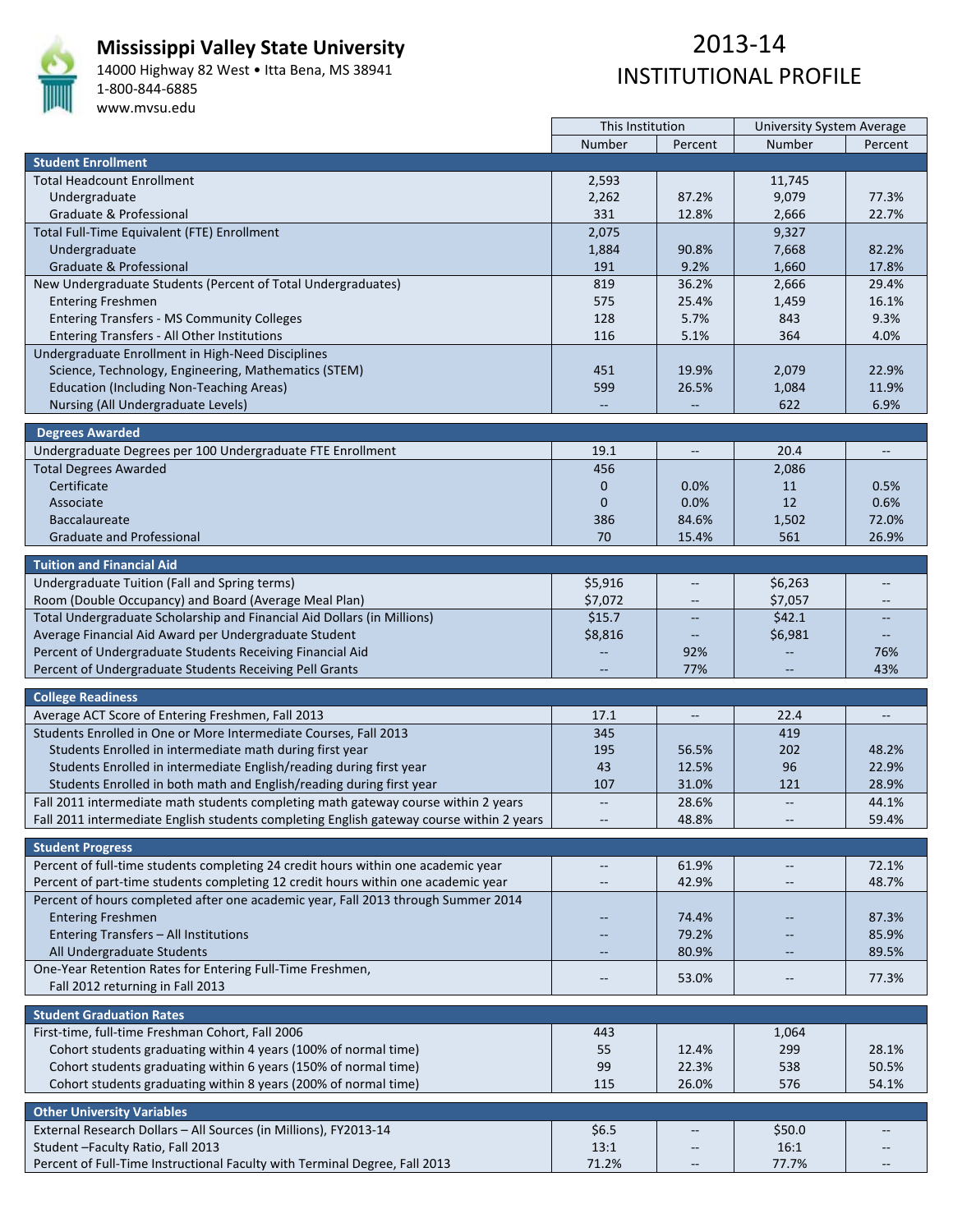

#### **University of Mississippi**

P.O. Box 1848 • University, MS 38677 1‐800‐653‐6477

#### www.olemiss.edu

## 2013‐14 INSTITUTIONAL PROFILE

|                                                                                                                                                                        | This Institution         |                                                     | <b>University System Average</b> |                                   |
|------------------------------------------------------------------------------------------------------------------------------------------------------------------------|--------------------------|-----------------------------------------------------|----------------------------------|-----------------------------------|
|                                                                                                                                                                        | Number                   | Percent                                             | Number                           | Percent                           |
| <b>Student Enrollment</b>                                                                                                                                              |                          |                                                     |                                  |                                   |
| Total Headcount Enrollment *                                                                                                                                           | 25,682                   |                                                     | 11,745                           |                                   |
| Undergraduate                                                                                                                                                          | 19,930                   | 77.6%                                               | 9,079                            | 77.3%                             |
| Graduate & Professional                                                                                                                                                | 5,752                    | 22.4%                                               | 2,666                            | 22.7%                             |
| Total Full-Time Equivalent (FTE) Enrollment *                                                                                                                          | 21,582                   |                                                     | 9,327                            |                                   |
| Undergraduate                                                                                                                                                          | 17,486                   | 81.0%                                               | 7,668                            | 82.2%                             |
| Graduate & Professional                                                                                                                                                | 4,096                    | 19.0%                                               | 1,660                            | 17.8%                             |
| New Undergraduate Students (Percent of Total Undergraduates)*                                                                                                          | 5,704                    | 28.6%                                               | 2,666                            | 29.4%                             |
| <b>Entering Freshmen</b>                                                                                                                                               | 3,677                    | 18.4%                                               | 1,459                            | 16.1%                             |
| <b>Entering Transfers - MS Community Colleges</b>                                                                                                                      | 1,396                    | 7.0%                                                | 843                              | 9.3%                              |
| Entering Transfers - All Other Institutions                                                                                                                            | 631                      | 3.2%                                                | 364                              | 4.0%                              |
| Undergraduate Enrollment in High-Need Disciplines *                                                                                                                    |                          |                                                     |                                  |                                   |
| Science, Technology, Engineering, Mathematics (STEM)                                                                                                                   | 3,767                    | 18.9%                                               | 2,079                            | 22.9%                             |
| <b>Education (Including Non-Teaching Areas)</b>                                                                                                                        | 1,186                    | 6.0%                                                | 1,084                            | 11.9%                             |
| Nursing (All Undergraduate Levels)                                                                                                                                     | 504                      | 2.5%                                                | 622                              | 6.9%                              |
|                                                                                                                                                                        |                          |                                                     |                                  |                                   |
| <b>Degrees Awarded</b>                                                                                                                                                 |                          |                                                     |                                  |                                   |
| Undergraduate Degrees per 100 Undergraduate FTE Enrollment *                                                                                                           | 21.0                     | $- -$                                               | 20.4                             | $\hspace{0.05cm} \dashrightarrow$ |
| Total Degrees Awarded *                                                                                                                                                | 4,824                    |                                                     | 2,086                            |                                   |
| Certificate                                                                                                                                                            | 16                       | 0.3%                                                | 11                               | 0.5%                              |
| Associate                                                                                                                                                              | $\mathbf{0}$             | 0.0%                                                | 12                               | 0.6%                              |
| <b>Baccalaureate</b>                                                                                                                                                   | 3,395                    | 70.4%                                               | 1,502                            | 72.0%                             |
| <b>Graduate and Professional</b>                                                                                                                                       | 1,413                    | 29.3%                                               | 561                              | 26.9%                             |
| <b>Tuition and Financial Aid</b>                                                                                                                                       |                          |                                                     |                                  |                                   |
| Undergraduate Tuition (Fall and Spring terms)                                                                                                                          | \$6,660                  |                                                     | \$6,263                          | --                                |
| Room (Double Occupancy) and Board (Average Meal Plan)                                                                                                                  | \$7,137                  |                                                     | \$7,057                          |                                   |
| Total Undergraduate Scholarship and Financial Aid Dollars (in Millions) *                                                                                              | \$89.1                   |                                                     | \$42.1                           |                                   |
| Average Financial Aid Award per Undergraduate Student *                                                                                                                | \$7,572                  |                                                     | \$6,981                          | $\qquad \qquad -$                 |
| Percent of Undergraduate Students Receiving Financial Aid *                                                                                                            |                          | 68%                                                 |                                  | 76%                               |
| Percent of Undergraduate Students Receiving Pell Grants *                                                                                                              |                          | 28%                                                 |                                  | 43%                               |
|                                                                                                                                                                        |                          |                                                     |                                  |                                   |
| <b>College Readiness</b>                                                                                                                                               |                          |                                                     |                                  |                                   |
| Average ACT Score of Entering Freshmen, Fall 2013                                                                                                                      | 24.1                     | $\hspace{0.05cm} -\hspace{0.05cm} -\hspace{0.05cm}$ | 22.4                             | $\overline{\phantom{a}}$          |
| Students Enrolled in One or More Intermediate Courses, Fall 2013                                                                                                       | 296                      |                                                     | 419                              |                                   |
| Students Enrolled in intermediate math during first year                                                                                                               | 137                      | 46.3%                                               | 202                              | 48.2%                             |
| Students Enrolled in intermediate English/reading during first year                                                                                                    | 100                      | 33.8%                                               | 96                               | 22.9%                             |
| Students Enrolled in both math and English/reading during first year                                                                                                   | 59                       | 19.9%                                               | 121                              | 28.9%                             |
| Fall 2011 intermediate math students completing math gateway course within 2 years                                                                                     | $\overline{\phantom{m}}$ | 50.6%                                               | $\overline{\phantom{m}}$         | 44.1%                             |
| Fall 2011 intermediate English students completing English gateway course within 2 years                                                                               |                          | 67.9%                                               |                                  | 59.4%                             |
|                                                                                                                                                                        |                          |                                                     |                                  |                                   |
| <b>Student Progress</b>                                                                                                                                                |                          |                                                     |                                  |                                   |
| Percent of full-time students completing 24 credit hours within one academic year<br>Percent of part-time students completing 12 credit hours within one academic year | $\overline{\phantom{m}}$ | 78.1%                                               | $\overline{\phantom{m}}$         | 72.1%                             |
|                                                                                                                                                                        | $\qquad \qquad -$        | 46.4%                                               | $\overline{\phantom{m}}$         | 48.7%                             |
| Percent of hours completed after one academic year, Fall 2013 through Summer 2014                                                                                      |                          |                                                     |                                  |                                   |
| <b>Entering Freshmen</b>                                                                                                                                               |                          | 93.0%                                               |                                  | 87.3%                             |
| Entering Transfers - All Institutions                                                                                                                                  |                          | 87.6%                                               |                                  | 85.9%                             |
| All Undergraduate Students                                                                                                                                             | $\qquad \qquad -$        | 92.1%                                               |                                  | 89.5%                             |
| One-Year Retention Rates for Entering Full-Time Freshmen,                                                                                                              | $-\,-$                   | 85.6%                                               | --                               | 77.3%                             |
| Fall 2012 returning in Fall 2013                                                                                                                                       |                          |                                                     |                                  |                                   |
| <b>Student Graduation Rates</b>                                                                                                                                        |                          |                                                     |                                  |                                   |
| First-time, full-time Freshman Cohort, Fall 2006                                                                                                                       | 2,519                    |                                                     | 1,064                            |                                   |
| Cohort students graduating within 4 years (100% of normal time)                                                                                                        | 939                      | 37.3%                                               | 299                              | 28.1%                             |
| Cohort students graduating within 6 years (150% of normal time)                                                                                                        | 1,511                    | 60.0%                                               | 538                              | 50.5%                             |
| Cohort students graduating within 8 years (200% of normal time)                                                                                                        | 1,571                    | 62.4%                                               | 576                              | 54.1%                             |
|                                                                                                                                                                        |                          |                                                     |                                  |                                   |
| <b>Other University Variables</b>                                                                                                                                      |                          |                                                     |                                  |                                   |
| External Research Dollars - All Sources (in Millions), FY2013-14*                                                                                                      | \$139.3                  |                                                     | \$50.0                           |                                   |
| Student - Faculty Ratio, Fall 2013                                                                                                                                     | 19:1                     |                                                     | 16:1                             |                                   |
| Percent of Full-Time Instructional Faculty with Terminal Degree, Fall 2013                                                                                             | 81.8%                    |                                                     | 77.7%                            |                                   |

\*figures include University of Mississippi Medical Center.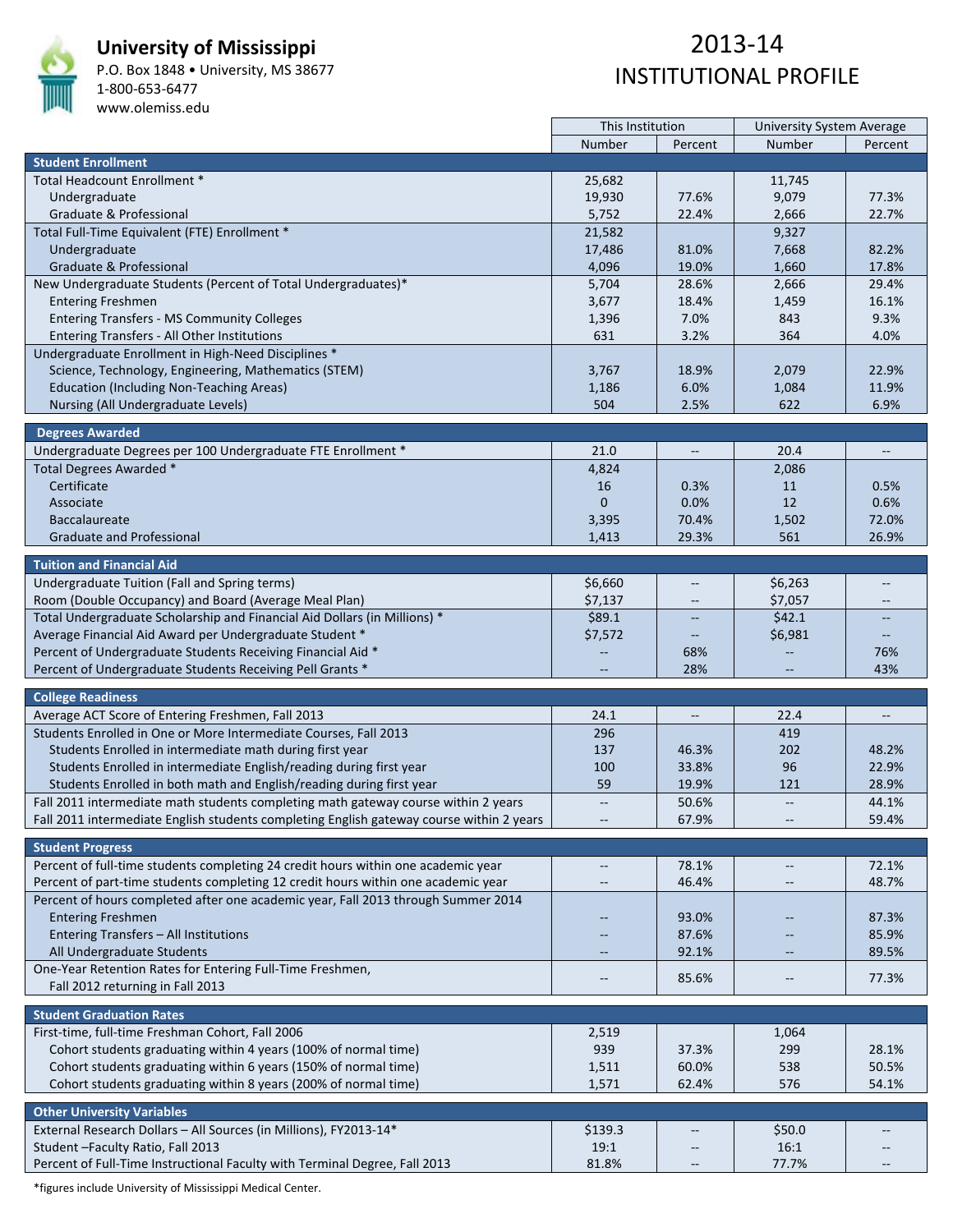

#### **University of Southern Mississippi**

118 College Drive • Hattiesburg, MS 39406 1‐601‐266‐1000 www.usm.edu

## 2013‐14 INSTITUTIONAL PROFILE

|                                                                                          | This Institution         |                          | <b>University System Average</b> |                          |
|------------------------------------------------------------------------------------------|--------------------------|--------------------------|----------------------------------|--------------------------|
|                                                                                          | Number                   | Percent                  | Number                           | Percent                  |
| <b>Student Enrollment</b>                                                                |                          |                          |                                  |                          |
| <b>Total Headcount Enrollment</b>                                                        | 18,051                   |                          | 11,745                           |                          |
| Undergraduate                                                                            | 14,431                   | 79.9%                    | 9,079                            | 77.3%                    |
| Graduate & Professional                                                                  | 3,620                    | 20.1%                    | 2,666                            | 22.7%                    |
| Total Full-Time Equivalent (FTE) Enrollment                                              | 14,416                   |                          | 9,327                            |                          |
| Undergraduate                                                                            | 12,001                   | 83.2%                    | 7,668                            | 82.2%                    |
| Graduate & Professional                                                                  | 2,415                    | 16.8%                    | 1,660                            | 17.8%                    |
| New Undergraduate Students (Percent of Total Undergraduates)                             | 4,103                    | 28.4%                    | 2,666                            | 29.4%                    |
| <b>Entering Freshmen</b>                                                                 | 1,795                    | 12.4%                    | 1,459                            | 16.1%                    |
| <b>Entering Transfers - MS Community Colleges</b>                                        | 1,690                    | 11.7%                    | 843                              | 9.3%                     |
| Entering Transfers - All Other Institutions                                              | 618                      | 4.3%                     | 364                              | 4.0%                     |
| Undergraduate Enrollment in High-Need Disciplines                                        |                          |                          |                                  |                          |
| Science, Technology, Engineering, Mathematics (STEM)                                     | 2,624                    | 18.2%                    | 2,079                            | 22.9%                    |
| <b>Education (Including Non-Teaching Areas)</b>                                          | 1,351                    | 9.4%                     | 1,084                            | 11.9%                    |
| Nursing (All Undergraduate Levels)                                                       | 1,260                    | 8.7%                     | 622                              | 6.9%                     |
|                                                                                          |                          |                          |                                  |                          |
| <b>Degrees Awarded</b>                                                                   |                          |                          |                                  |                          |
| Undergraduate Degrees per 100 Undergraduate FTE Enrollment                               | 21.1                     | $\qquad \qquad \cdots$   | 20.4                             | $\overline{\phantom{a}}$ |
| <b>Total Degrees Awarded</b>                                                             | 3,347                    |                          | 2,086                            |                          |
| Certificate                                                                              | 68                       | 2.0%                     | 11                               | 0.5%                     |
| Associate                                                                                | $\mathbf{0}$             | 0.0%                     | 12                               | 0.6%                     |
| <b>Baccalaureate</b>                                                                     | 2,425                    | 72.5%                    | 1,502                            | 72.0%                    |
| <b>Graduate and Professional</b>                                                         | 854                      | 25.5%                    | 561                              | 26.9%                    |
|                                                                                          |                          |                          |                                  |                          |
| <b>Tuition and Financial Aid</b>                                                         |                          |                          |                                  |                          |
| Undergraduate Tuition (Fall and Spring terms)                                            | \$6,744                  | $\overline{\phantom{m}}$ | \$6,263                          |                          |
| Room (Double Occupancy) and Board (Average Meal Plan)                                    | \$7,207                  |                          | \$7,057                          |                          |
| Total Undergraduate Scholarship and Financial Aid Dollars (in Millions)                  | \$58.7                   |                          | \$42.1                           |                          |
| Average Financial Aid Award per Undergraduate Student                                    | \$5,969                  | $\qquad \qquad -$        | \$6,981                          |                          |
| Percent of Undergraduate Students Receiving Financial Aid                                |                          | 79%                      |                                  | 76%                      |
| Percent of Undergraduate Students Receiving Pell Grants                                  |                          | 49%                      |                                  | 43%                      |
|                                                                                          |                          |                          |                                  |                          |
| <b>College Readiness</b>                                                                 |                          |                          |                                  |                          |
| Average ACT Score of Entering Freshmen, Fall 2013                                        | 22.0                     | $\overline{\phantom{a}}$ | 22.4                             | $\overline{\phantom{a}}$ |
| Students Enrolled in One or More Intermediate Courses, Fall 2013                         | 947                      |                          | 419                              |                          |
| Students Enrolled in intermediate math during first year                                 | 655                      | 69.2%                    | 202                              | 48.2%                    |
| Students Enrolled in intermediate English/reading during first year                      | 89                       | 9.4%                     | 96                               | 22.9%                    |
| Students Enrolled in both math and English/reading during first year                     | 203                      | 21.4%                    | 121                              | 28.9%                    |
| Fall 2011 intermediate math students completing math gateway course within 2 years       | $\overline{\phantom{a}}$ | 36.0%                    | $\overline{\phantom{a}}$         | 44.1%                    |
| Fall 2011 intermediate English students completing English gateway course within 2 years |                          | 62.7%                    |                                  | 59.4%                    |
|                                                                                          |                          |                          |                                  |                          |
| <b>Student Progress</b>                                                                  |                          |                          |                                  |                          |
| Percent of full-time students completing 24 credit hours within one academic year        | $\overline{\phantom{a}}$ | 69.4%                    | $\overline{\phantom{m}}$         | 72.1%                    |
| Percent of part-time students completing 12 credit hours within one academic year        | $\qquad \qquad -$        | 48.3%                    | $\overline{\phantom{m}}$         | 48.7%                    |
| Percent of hours completed after one academic year, Fall 2013 through Summer 2014        |                          |                          |                                  |                          |
| <b>Entering Freshmen</b>                                                                 |                          | 87.0%                    |                                  | 87.3%                    |
| Entering Transfers - All Institutions                                                    |                          | 85.9%                    |                                  | 85.9%                    |
| All Undergraduate Students                                                               | $\qquad \qquad -$        | 89.5%                    | $\qquad \qquad -$                | 89.5%                    |
| One-Year Retention Rates for Entering Full-Time Freshmen,                                | $\overline{\phantom{m}}$ | 71.6%                    | $-\!$                            | 77.3%                    |
| Fall 2012 returning in Fall 2013                                                         |                          |                          |                                  |                          |
|                                                                                          |                          |                          |                                  |                          |
| <b>Student Graduation Rates</b>                                                          |                          |                          |                                  |                          |
| First-time, full-time Freshman Cohort, Fall 2006                                         | 1,561                    |                          | 1,064                            |                          |
| Cohort students graduating within 4 years (100% of normal time)                          | 416                      | 26.6%                    | 299                              | 28.1%                    |
| Cohort students graduating within 6 years (150% of normal time)                          | 773                      | 49.5%                    | 538                              | 50.5%                    |
| Cohort students graduating within 8 years (200% of normal time)                          | 812                      | 52.0%                    | 576                              | 54.1%                    |
| <b>Other University Variables</b>                                                        |                          |                          |                                  |                          |
| External Research Dollars - All Sources (in Millions), FY2013-14                         | \$58.8                   |                          | \$50.0                           |                          |
| Student-Faculty Ratio, Fall 2013                                                         | 17:1                     |                          | 16:1                             |                          |
| Percent of Full-Time Instructional Faculty with Terminal Degree, Fall 2013               | 77.2%                    |                          | 77.7%                            |                          |
|                                                                                          |                          |                          |                                  |                          |

 $\mathbf{r}$